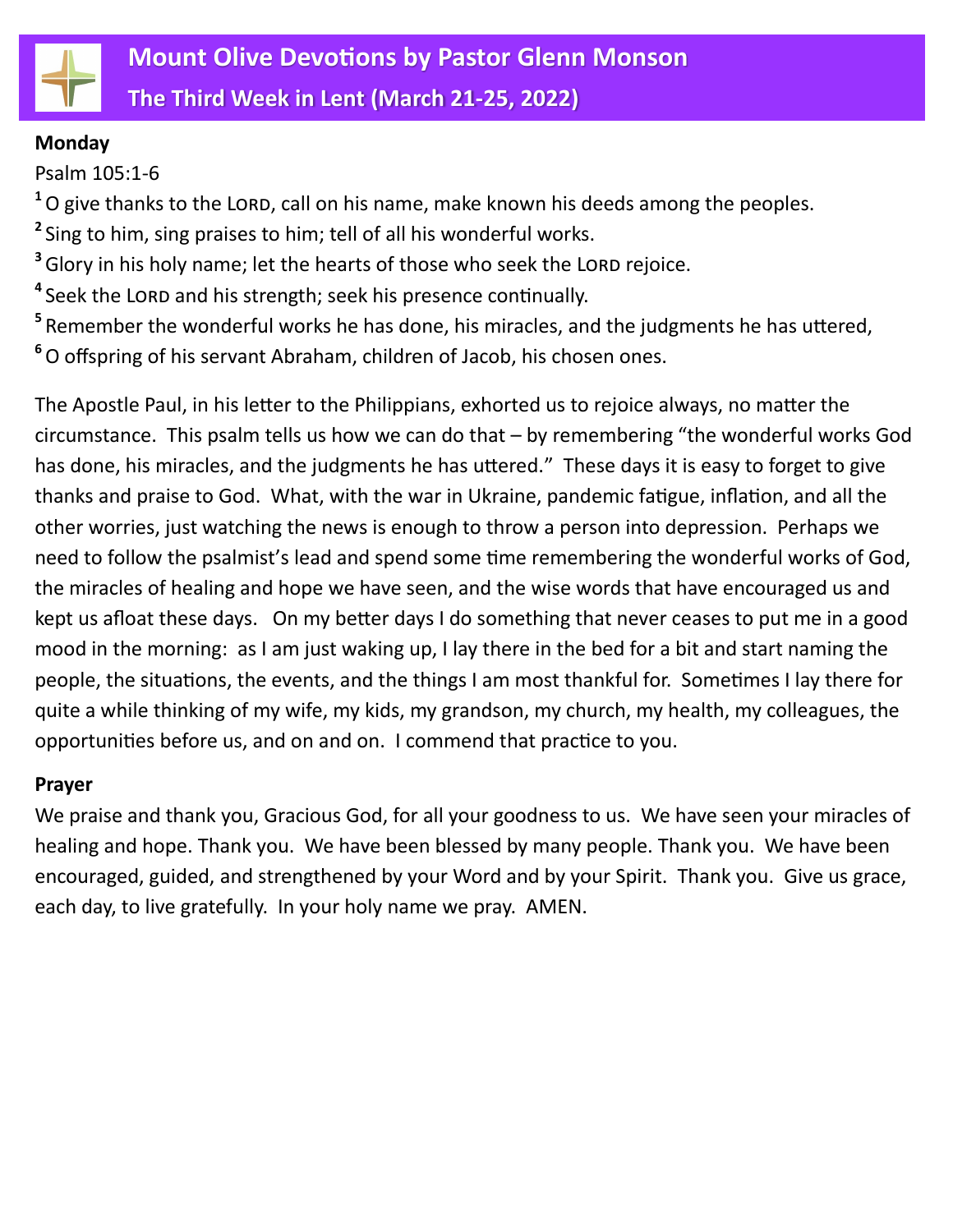# **Tuesday**

Numbers 14:11-18

<sup>11</sup> And the LORD said to Moses, "How long will this people despise me? And how long will they refuse to believe in me, in spite of all the signs that I have done among them? **<sup>12</sup>** I will strike them with pestilence and disinherit them, and I will make of you a nation greater and mightier than they." <sup>13</sup> But Moses said to the LORD, "Then the Egyptians will hear of it, for in your might you brought up this people from among them, **<sup>14</sup>** and they will tell the inhabitants of this land. They have heard that you, O LORD, are in the midst of this people; for you, O LORD, are seen face to face, and your cloud stands over them and you go in front of them, in a pillar of cloud by day and in a pillar of fire by night. **<sup>15</sup>**Now if you kill this people all at one time, then the nations who have heard about you will say, <sup>16</sup> 'It is because the LORD was not able to bring this people into the land he swore to give them that he has slaughtered them in the wilderness.' <sup>17</sup> And now, therefore, let the power of the LORD be great in the way that you promised when you spoke, saying,

<sup>18</sup> 'The LORD is slow to anger, and abounding in steadfast love, forgiving iniquity and transgression, but by no means clearing the guilty, visiting the iniquity of the parents upon the children to the third and the fourth generation.'

This passage is one of the most interesting in all of Scripture. Here we have a picture of a God who is fit to be tied, so much so that God is ready to annihilate all of Israel, and Moses is the one who talks God off the edge of the cliff. This is the kind of spirited dialogue with God that is common in the Hebrew tradition, but not so common amongst Christians. Perhaps it is long past time that we Christians follow the lead of our Hebrew siblings and allow ourselves the freedom to have some really frank conversations with God. It's pretty clear that God can take it. So, if you are really mad at God, or really frustrated or sad, or just confused, go ahead, tell God about it. It might just be the very thing that will draw you even nearer to the God who loves you.

## **Prayer**

God of All Life, we know that you are well aware of all our ups and downs. You have said that nothing shall ever separate us from your love. Hear us when we cry out to you, and give us grace to trust you in all our days. In your name we pray. AMEN.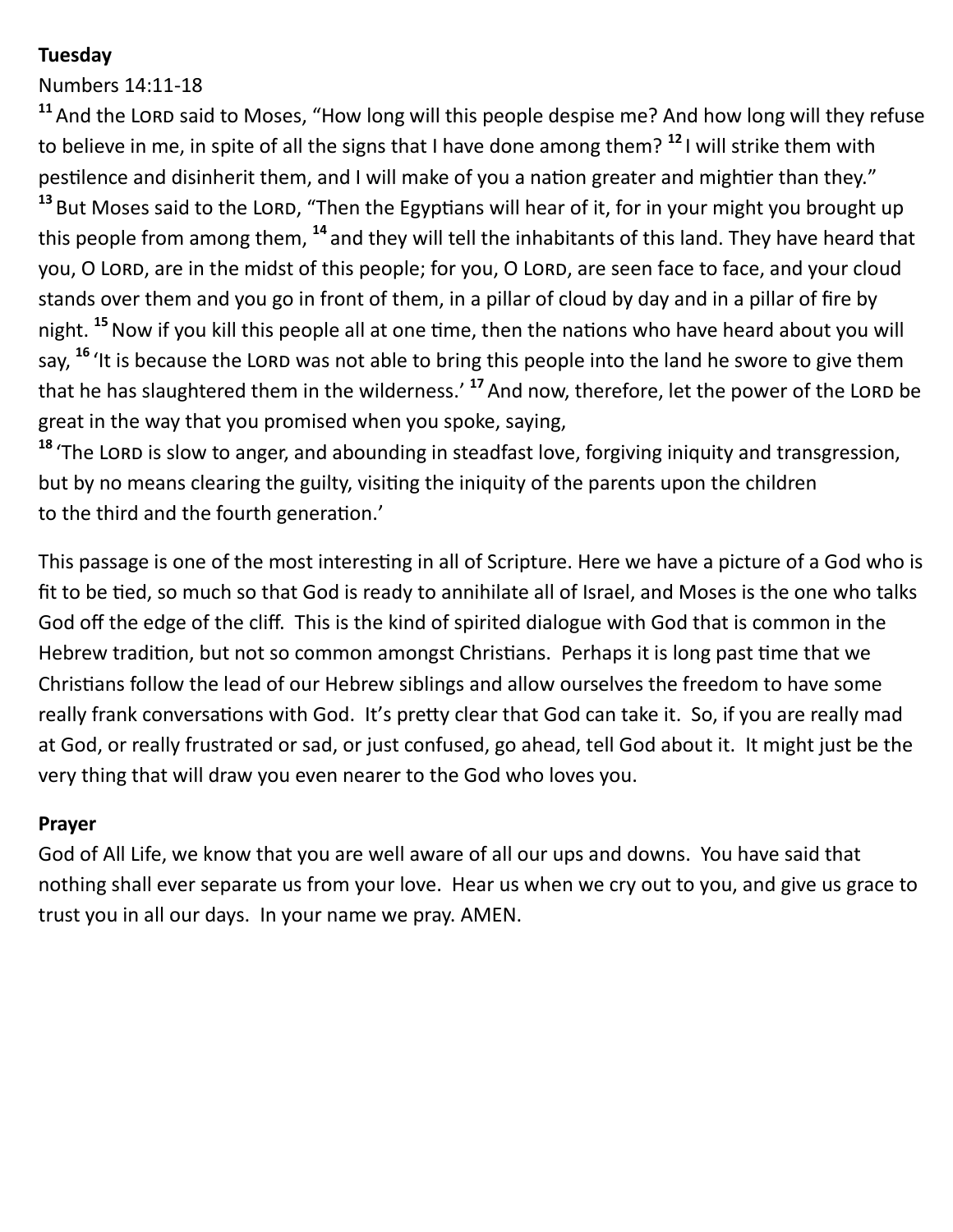### **Wednesday**

#### Luke 13:22-30

**<sup>22</sup>** Jesus went through one town and village after another, teaching as he made his way to Jerusalem. **<sup>23</sup>** Someone asked him, "Lord, will only a few be saved?" He said to them, **<sup>24</sup>** "Strive to enter through the narrow door; for many, I tell you, will try to enter and will not be able. **<sup>25</sup>**When once the owner of the house has got up and shut the door, and you begin to stand outside and to knock at the door, saying, 'Lord, open to us,' then in reply he will say to you, 'I do not know where you come from.' **<sup>26</sup>** Then you will begin to say, 'We ate and drank with you, and you taught in our streets.' **<sup>27</sup>** But he will say, 'I do not know where you come from; go away from me, all you evildoers!' **<sup>28</sup>** There will be weeping and gnashing of teeth when you see Abraham and Isaac and Jacob and all the prophets in the kingdom of God, and you yourselves thrown out. **<sup>29</sup>** Then people will come from east and west, from north and south, and will eat in the kingdom of God. **<sup>30</sup>** Indeed, some are last who will be first, and some are first who will be last."

There has been endless speculation down through the ages as to who finally will enter the kingdom of heaven. Some say the group will be surprisingly small. (An unsettling thought.) Some say it will be vast, beyond imagination. (Better!) One thing Jesus makes clear here is that there will be some surprises, for "some are last who will be first, and some are first who will be last." In the Gospel of John, Jesus speaks about eternal life as something that starts right now, not just after we die. He says that those who know him have life *right now*, and that to know him is to know life, now and into eternity. I like that. This view of things takes our eyes off "the sweet by and by' and puts our focus on the here and now, and what we can do to make this world more like the kingdom. Recently I heard a rabbi say that the brokenness of the world is an indication that God wants us to be busy fixing it. In other words, we are called to do all we can to bring the kingdom of God to fruition right now. And that's a lot better use of our time than worrying about who's in and who's out.

#### **Prayer**

Gracious Lord, forgive us for ever claiming to know your mind or judgement. Forgive us for our tendency to view others as somehow unfit for your kingdom while declaring ourselves undoubtedly fit. Give us humility and an authentic desire to be a blessing to others, this day and every day. In your precious name we pray. AMEN.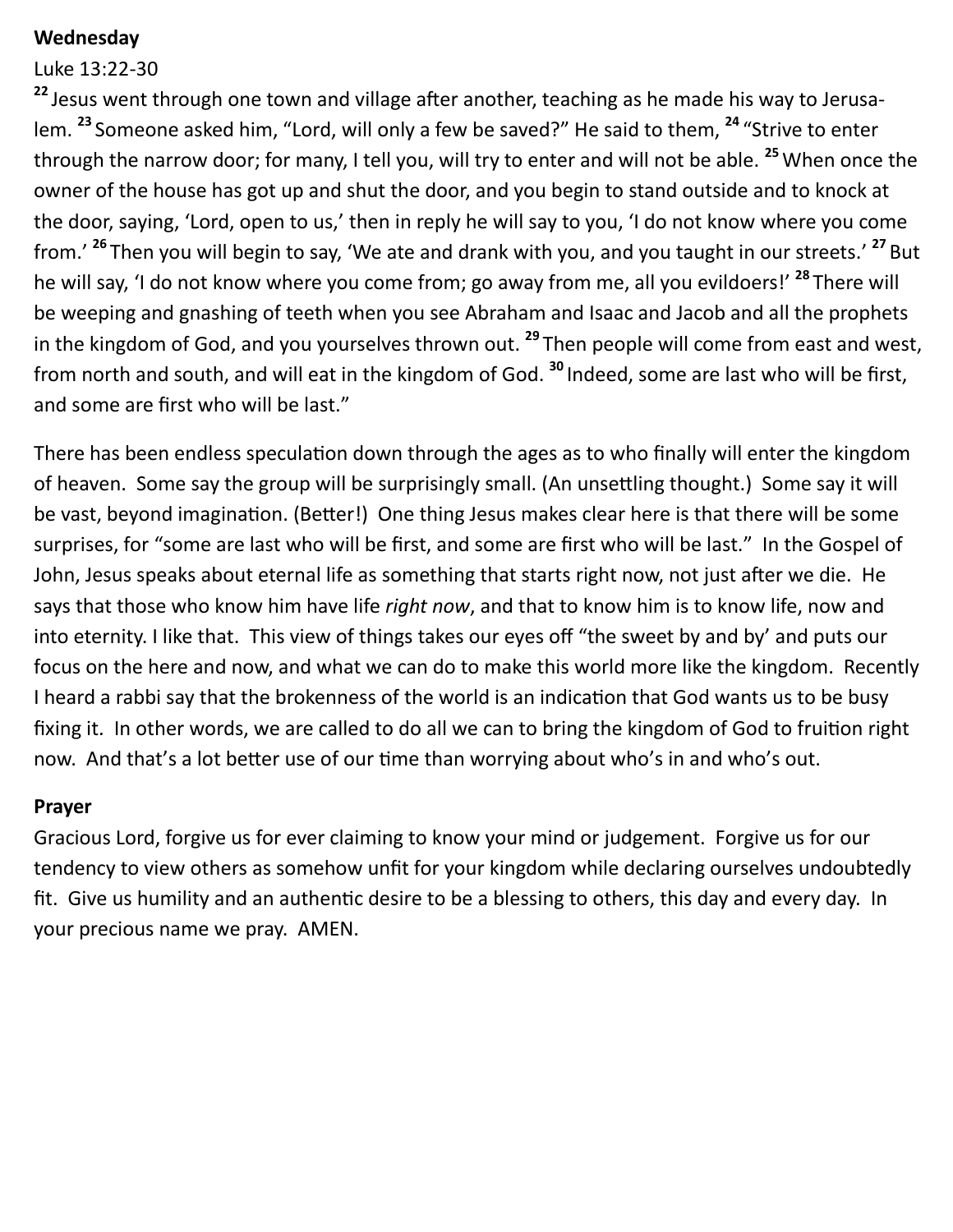# **Thursday**

Daniel 3:13-18

**<sup>13</sup>** Then Nebuchadnezzar in furious rage commanded that Shadrach, Meshach, and Abednego be brought in; so they brought those men before the king. **<sup>14</sup>**Nebuchadnezzar said to them, "Is it true, O Shadrach, Meshach, and Abednego, that you do not serve my gods and you do not worship the golden statue that I have set up? **<sup>15</sup>**Now if you are ready when you hear the sound of the horn, pipe, lyre, trigon, harp, drum, and entire musical ensemble to fall down and worship the statue that I have made, well and good. But if you do not worship, you shall immediately be thrown into a furnace of blazing fire, and who is the god that will deliver you out of my hands?"

**<sup>16</sup>** Shadrach, Meshach, and Abednego answered the king, "O Nebuchadnezzar, we have no need to present a defense to you in this matter. **<sup>17</sup>** If our God whom we serve is able to deliver us from the furnace of blazing fire and out of your hand, O king, let him deliver us. **<sup>18</sup>** But if not, be it known to you, O king, that we will not serve your gods and we will not worship the golden statue that you have set up."

If you have never read the 3<sup>rd</sup> chapter of the book of Daniel, you need to; it's a dramatic story. In the above excerpt these 3 heroic Israelites refuse to bow down to the golden image that has been set up for veneration, even though they are faced with death if they do not. What is most remarkable is their testimony. They don't claim that their God will save them. They don't even ask God to save them. They simply say, "We will not serve other gods." Somehow that commandment to have no other gods is deep in their bones and they will not violate it, even if it means their life. This boldness is truly a remarkable thing. I can only understand it as a faith that the Spirit gives to those in such a situation. I don't think you can conjure up such a faith yourself. Could I do such a thing? Not without God's help. I have no illusion that somehow, come "hell or high water", I have a faith that will hold firm. But I do know that God can supply such a faith, should I need it. I am thankful for that.

## **Prayer**

Give us an audacious faith, O God. Give us the ability to stay true to you and your Word even in the hour of tribulation. We are people of a feeble faith, sometimes wandering away from you at the slightest suggestion of difficulty. Come to us and strengthen us, Gracious God. In your precious name we pray. AMEN.